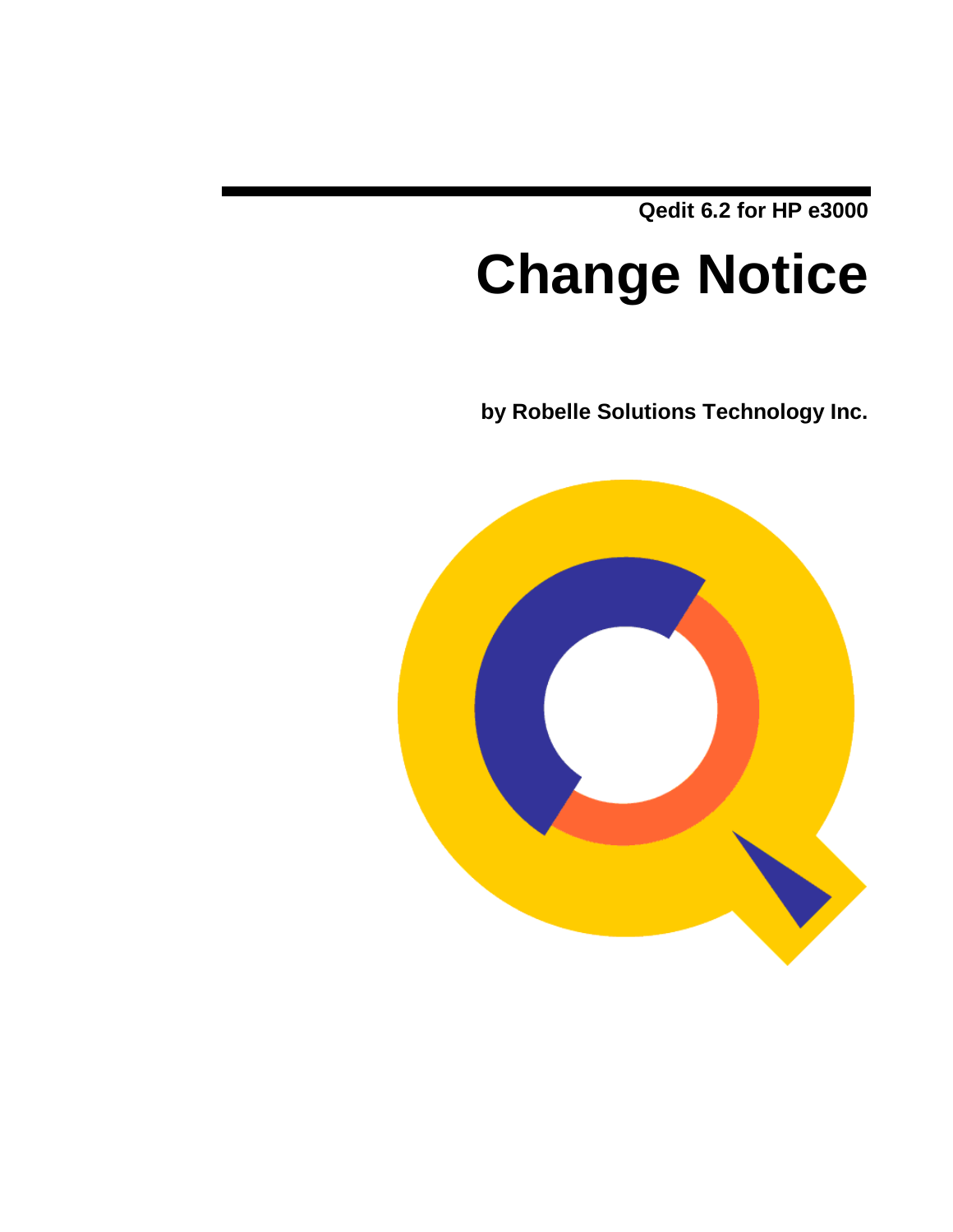Program and manual copyright © 1977-2016 Robelle Solutions Technology Inc.

Permission is granted to reprint this document (but not for profit), provided that copyright notice is given.

Updated November 8, 2016

Qedit and Suprtool are trademarks of Robelle Solutions Technology Inc. Windows is a trademark of Microsoft Corporation. Other product and company names mentioned herein may be the trademarks of their respective owners.



Robelle Solutions Technology Inc. 7360 – 137 Street, Suite 372 Surrey, B.C. Canada V3W 1A3 Phone: 604.501.2001 Fax: 604.501.2003 E-mail:sales@robelle.com E-mail:support@robelle.com Web: www.robelle.com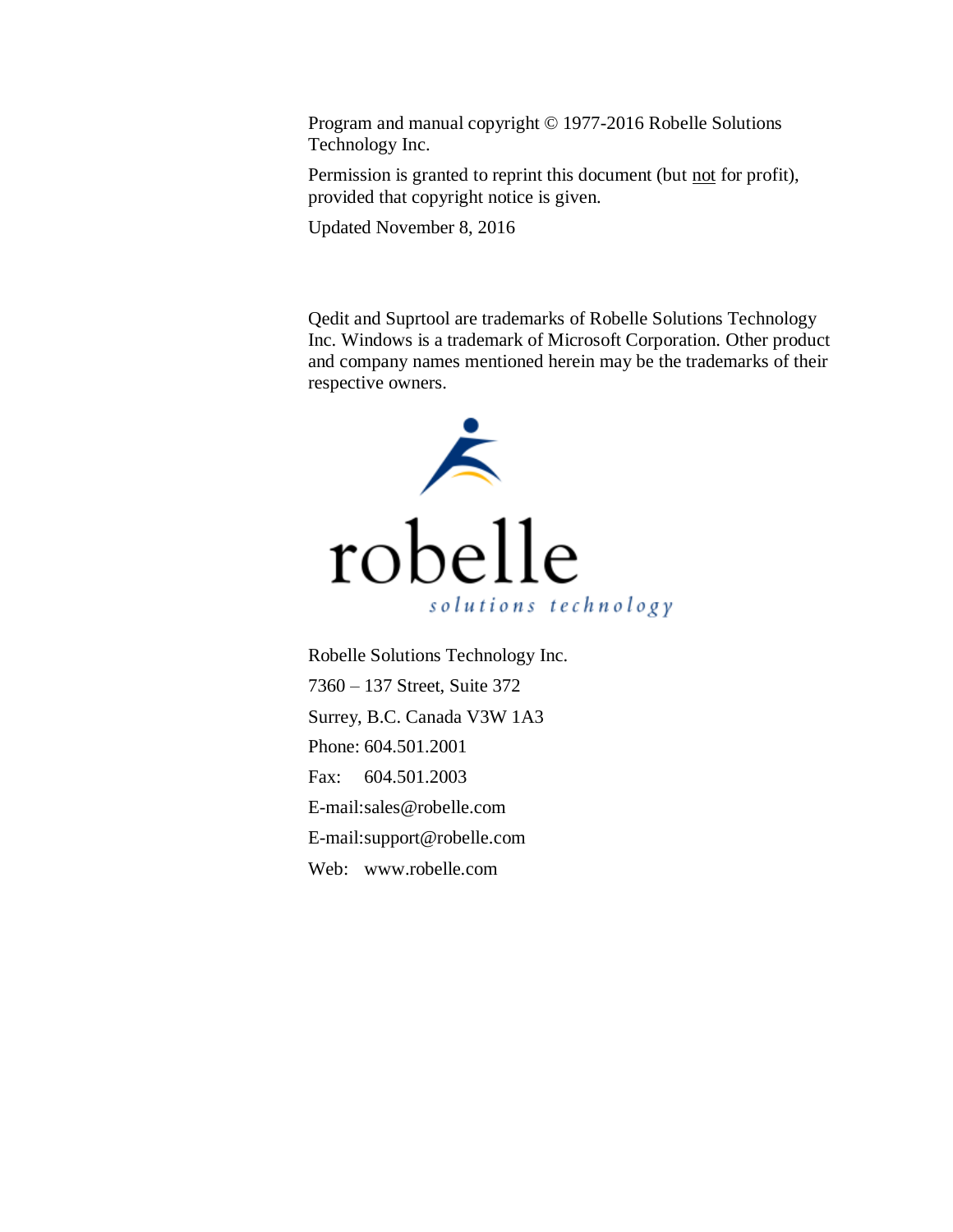## **Contents**

| <b>Introducing Qedit 6.2</b> |  |
|------------------------------|--|
|                              |  |
|                              |  |

#### **Highlights**

#### **Installation**

**Enhancements Since Version 5.6** 

15

 $\overline{2}$ 

 $\overline{7}$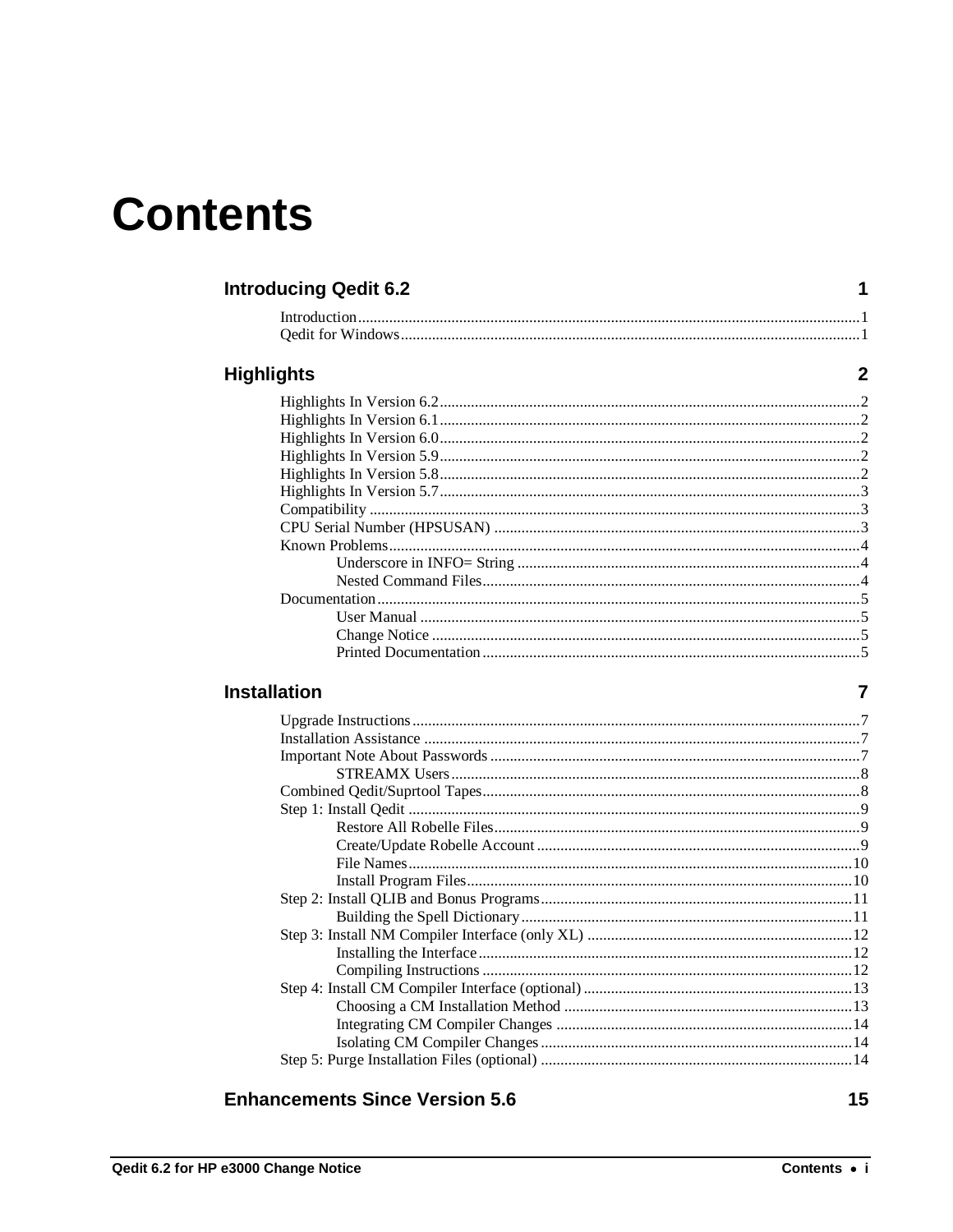| <b>Qedit for Windows</b>            |  |
|-------------------------------------|--|
|                                     |  |
|                                     |  |
|                                     |  |
|                                     |  |
|                                     |  |
| <b>Bugs Fixed Since Version 5.6</b> |  |
|                                     |  |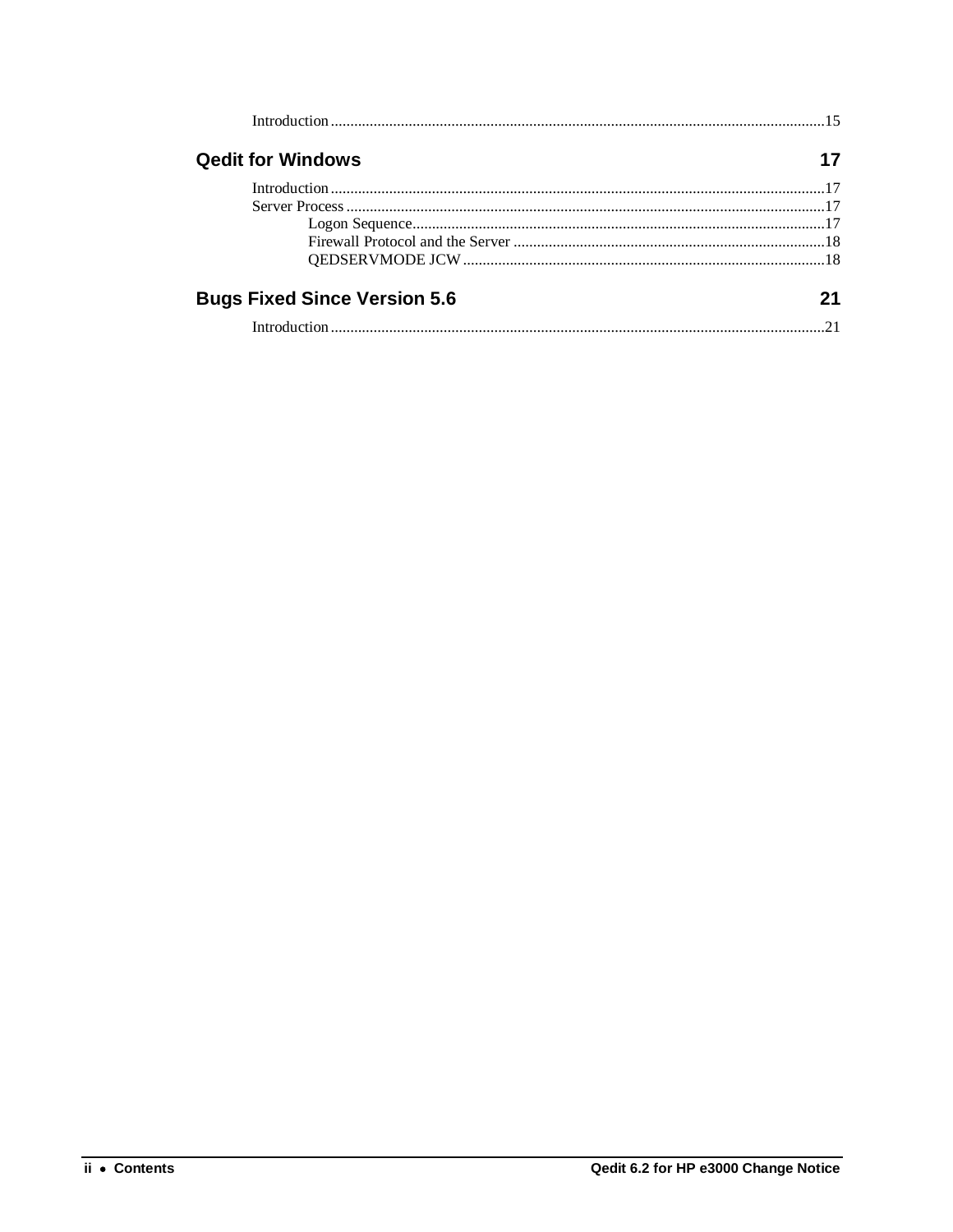## **Introducing Qedit 6.2**

## **Introduction**

Qedit is our fast and efficient full-screen editor and development home base for HP e3000 systems (MPE/iX and MPE V). One of our objectives for Qedit is to give PowerHouse and COBOL developers all the necessary capabilities to perform their work from a single program.

We are constantly enhancing Qedit with new features and fixes requested by users. Not only does this change notice include a description of Qedit's enhancements, it includes detailed installation steps and a list of other changes for host-based Qedit. This change notice also includes a description of the server portion of Qedit for Windows.

Host-based Qedit is also available for HP-UX, with virtually identical features. If you would like more information, please contact Robelle Solutions Technology Inc.

### **Qedit for Windows**

Our newest editor, Qedit for Windows, now gives you the familiar Windows interface for editing both MPE/iX and HP-UX files, all from a single program. Qedit for Windows is the next generation of our popular editor, which consists of a Windows editing client and either an MPE/iX or HP-UX editing server that work together to edit host files. Since its release, we have focused our development efforts on Qedit for Windows, adding more functionality and continuing to expand its capabilities. If you would like to upgrade to Qedit for Windows, please contact Robelle Solutions Technology Inc.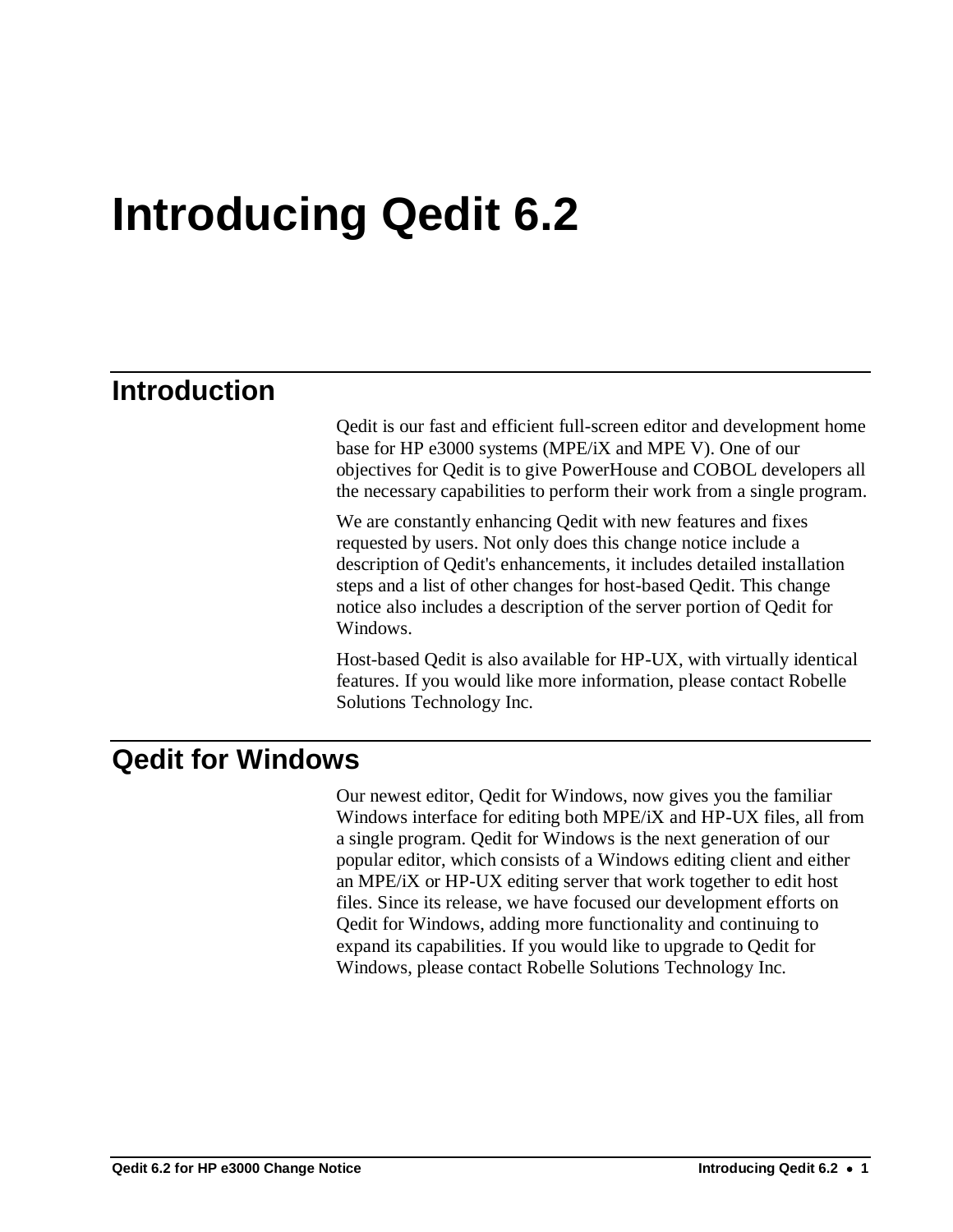# **Highlights**

## **Highlights In Version 6.2**

This is an overview of all the changes implemented in this version.

• The Qedit Server Login on HP-UX would not honour administrative lock and other security measures. The MPE release has had no changes.

## **Highlights In Version 6.1**

This is an overview of all the changes implemented in this version.

- The Verify command incorrectly parsed certain entries near the end of the verb table such as ZZ, String etc.
- The Calendar intrinsic is being phased out of Qedit and all Robelle products, which will help all products run past 2028.

## **Highlights In Version 6.0**

 UDC's would stop working properly if a Calc command longer than 138 characters was entered.

## **Highlights In Version 5.9**

 UDC's would stop working properly if a Calc command longer than 138 characters was entered.

## **Highlights In Version 5.8**

 Text command. The text command would fail with Integer Divide by Zero error when texting in some variable length or bytestream files.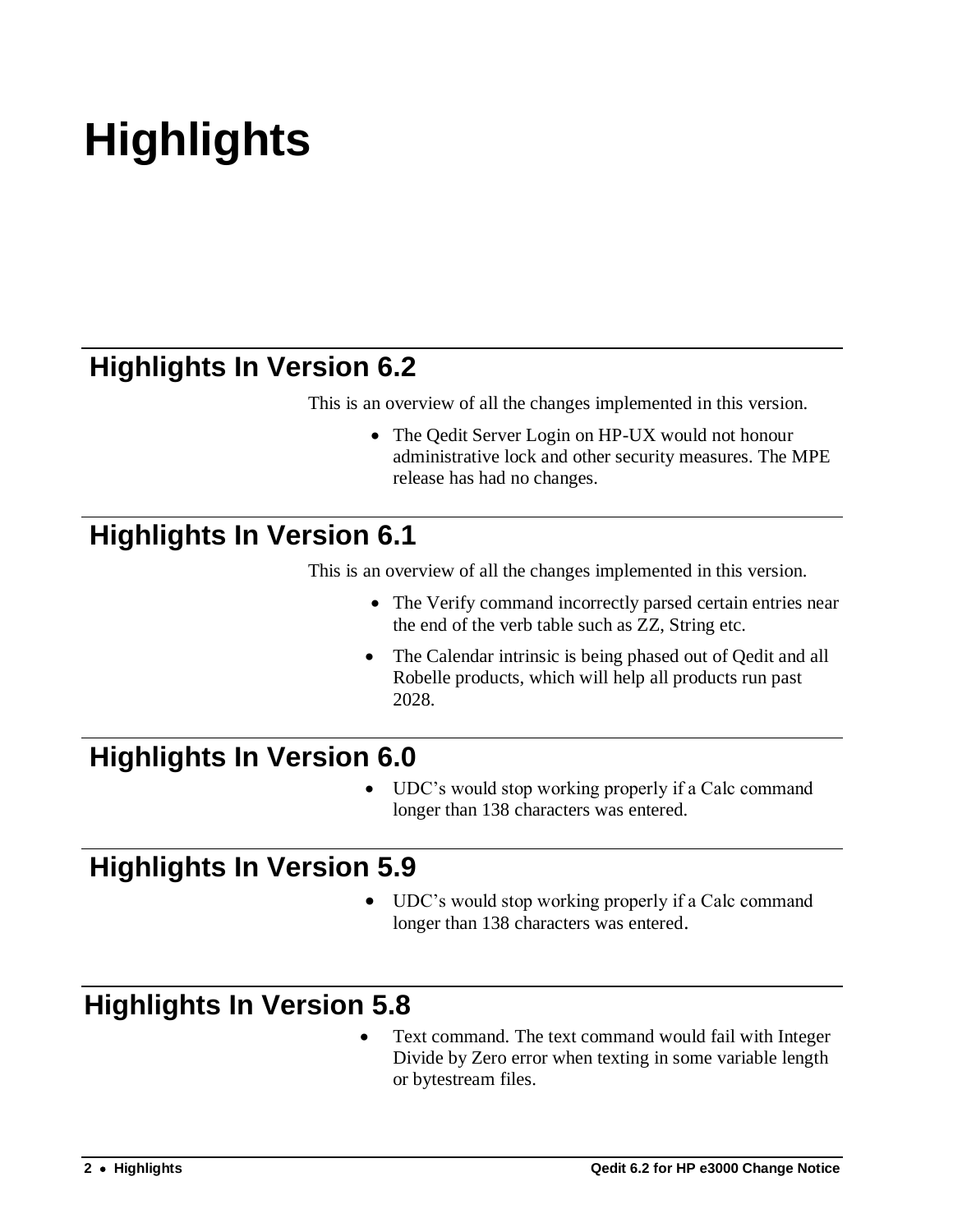Regular Expressions. Qedit would improperly report the error "String longer than maximum allowed" if the expression specified is longer than the window of the rangelist.

## **Highlights In Version 5.7**

- MPE commands with long Info= string do not cause stack corruption anymore.
- A rangelist can now have an AND keyword with up to 10 search strings. All strings must be found on a single line for the line to be selected. Each string can have its own search window.

The following enhancements have been implemented in the Qedit for Windows server.

> The server correctly returns error 90 when the modified record length is greater than the maximum allowed in the current workfile.

## **Compatibility**

Qedit commands are added to the Redo stack before variable substitution occurs (**Set Varsub On**) i.e. with the variable name. So, if the variable value changes between the time the command is entered and the time it is retrieved from the stack, the results may be different. It's also important to note that commands related to Redo stack operations such as **Listredo**, **Do**, **Before** can not have trailing comments enclosed in curly braces anymore. The comments are not removed and likely cause a syntax error.

## **CPU Serial Number (HPSUSAN)**

Qedit runs only on CPUs whose serial numbers (the "showvar hpsusan" number on MPE/iX) have been encoded. If it fails to run and you see an "invalid HPSUSAN" error message, call Robelle for assistance.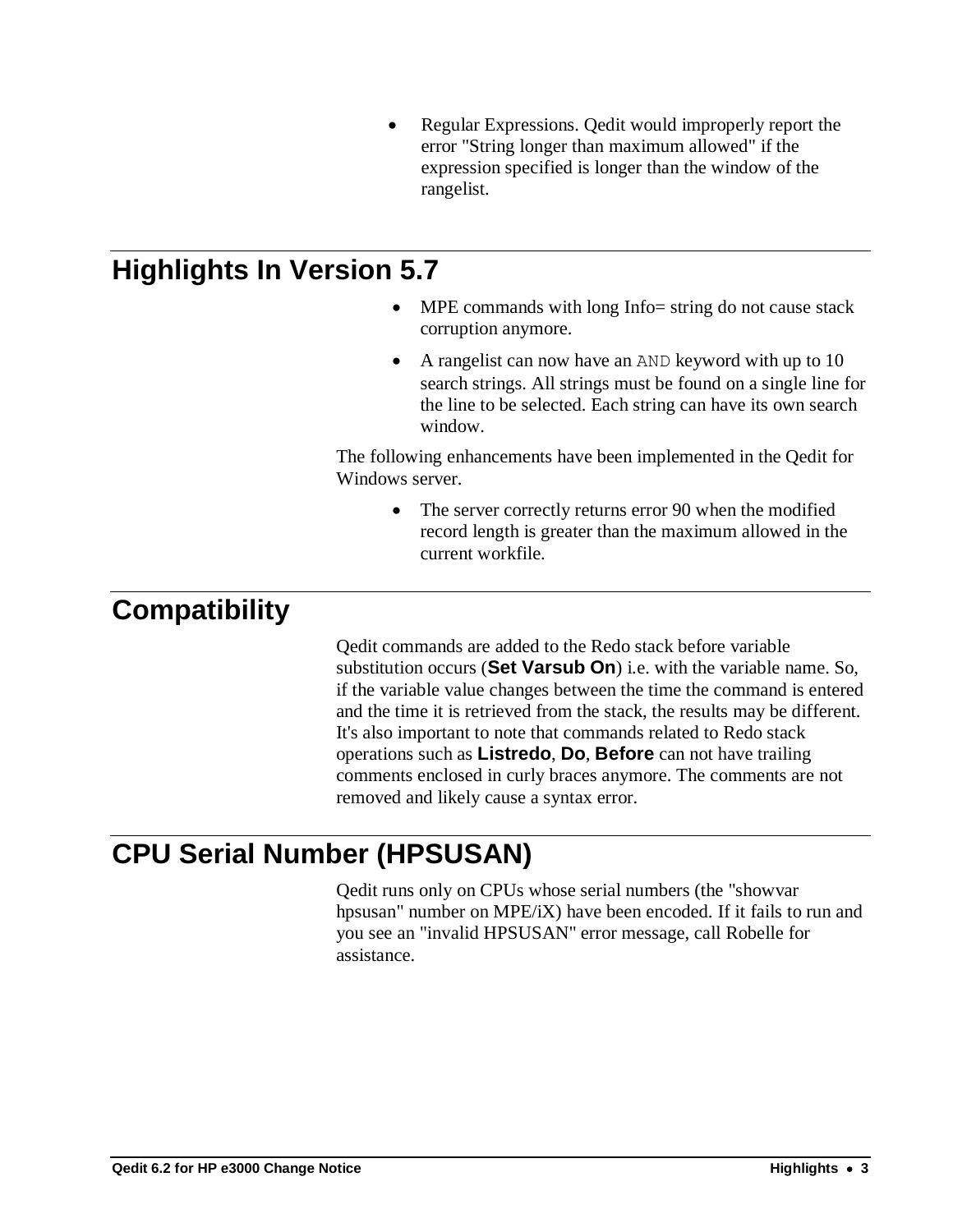## **Known Problems**

#### **Underscore in INFO= String**

The underscore character can be used as a string delimiter and as as valid character in a Posix filename. If you enter a filename containing an underscore in the INFO= string parameter, Qedit interprets the underscore as a string delimiter. For example, if you enter:

```
run qedit.pub.robelle;info='-c "t 
my history;vi"'
```
This command should start up Qedit, have it open the Posix file called my\_history and go into full-screen mode automatically. However, since the underscore is seen as a string delimiter, whatever follows is basically ignored during command processing. Thus, the file is opened but Qedit stays at the line-mode prompt.

We hope to have a permanent fix in a future release. In the meantime, the workaround is to explicitly identify the underscore as being part of the filename. You can do this in different ways. Here are two examples.

```
run qedit.pub.robelle;info='-c t $file 
\my_history\;vi"'
```
The \$file keyword and the backslash characters are used to clearly identify the filename. The other approach is remove the underscore from the list of valid delimiters using the Set StringDelimiters command.

```
run qedit.pub.robelle;info='set stringd posix;-
c "t my_history;vi"'
```
The \$file approach is simpler as it only affects that particular command. The Set StringDelimiter approach should be used with caution as it might affect other commands during the edit session.

#### **Nested Command Files**

Starting with Qedit 5.4.11, complex command files with multiple levels of nesting can cause an abort. In some of the cases we have seen, the problem only occurred when the **Defer** option was used. The workaround is simply to disable the feature with **Set Open Defer Off**. We are investigating the problem and will fix it as soon as possible.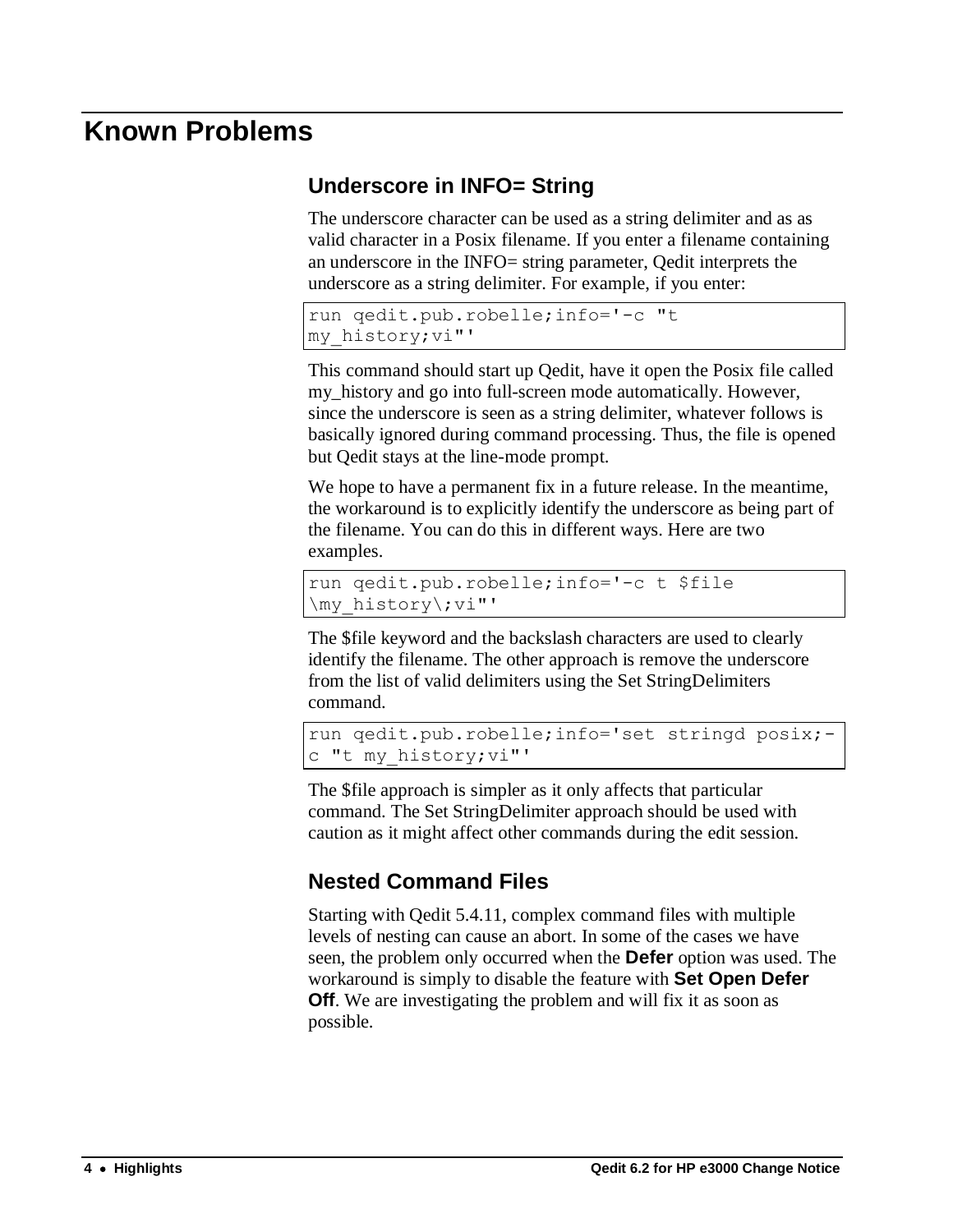## **Documentation**

Qedit comes with a User Manual and a Change Notice. You may have received printed copies of these.

They are also available as PDF or HTML files. You can download these from our Website.

#### **User Manual**

The user manual contains the full description of all the Qedit commands, as well as usage tips. The manual is up-to-date with all the latest changes incorporated in Qedit. To see only the changes in the latest version, see the "What's New" section of the manual, or see the change notice.

#### **Change Notice**

For a complete description of the latest changes made to Qedit, the installation instructions, and any compatibility issues, see the change notice that was included with the release.

#### **Printed Documentation**

The latest user manual and change notice are available in Adobe PDF format. If you do not already have the Adobe Acrobat Reader, you can get a copy from

[http://www.adobe.com/prodindex/acrobat/readstep.html.](http://www.adobe.com/prodindex/acrobat/readstep.html)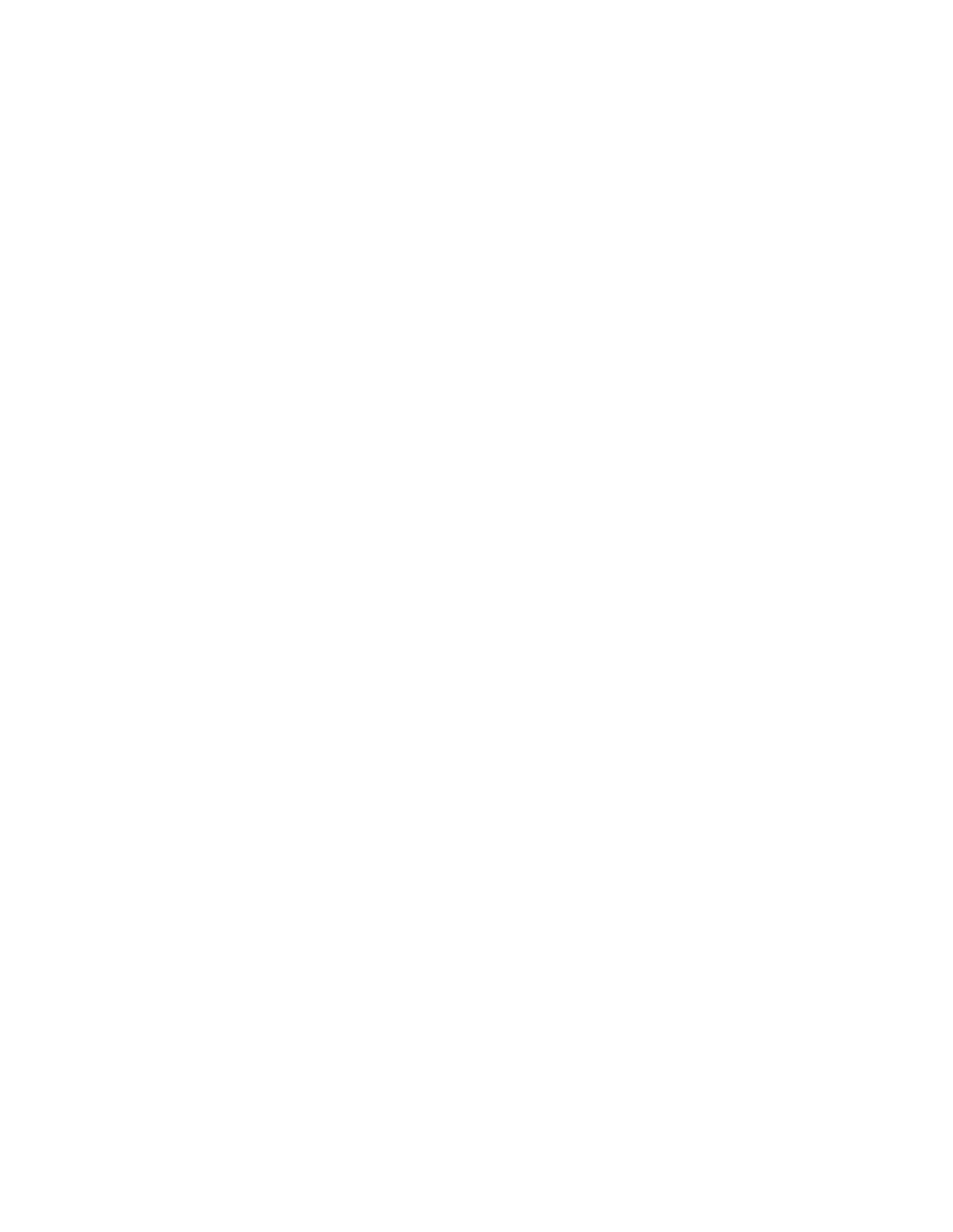## **Installation**

## **Upgrade Instructions**

If you are a *new Qedit user*, please follow the installation instructions in the *Qedit User Manual*. The following installation instructions assume that you are an existing Qedit user who is upgrading to version 5.7.

To install this upgrade of Qedit, follow these steps:

- 1. Install Qedit.
- 2. Install the QLIB and/or Bonus programs.
- 3. Fix the NM compilers. (only XL)
- 4. Fix the MPEV compilers. (optional)
- 5. Purge installation files. (optional)

Installation should take less than 20 minutes. No one can use Qedit while step 1 is in progress. Bonus and QLIB programs cannot be used while step 2 is in progress.

#### **Installation Assistance**

If you have any questions about the upgrade process or run into any problems, please call us. Technical support is available on weekdays from 7 a.m. to 4 p.m., Pacific time.

### **Important Note About Passwords**

None of the jobs we supply have passwords in them. Before streaming a job, you might have to add your system's passwords to the first line. Users of MPE XL version 3.0 and later do not have to do this because the operating system prompts you for missing passwords. The same is true for MPEV users who have security software that inserts passwords. Most MPEV users have to edit the jobs. For example, if the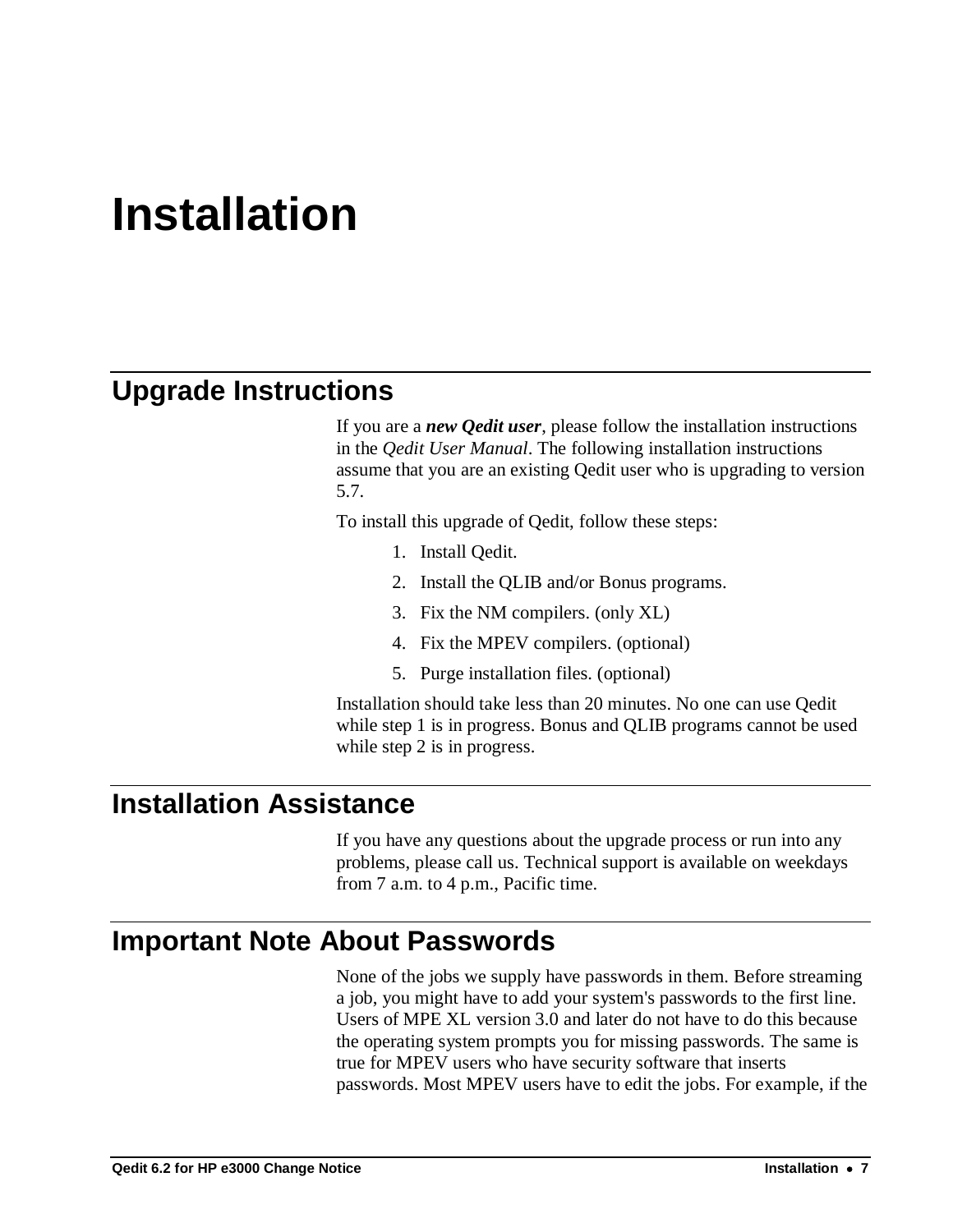system manager logon password is Qwerty, you would do the following:

```
:editor
HP32201A.07.22 EDIT/3000
/text robelle.job.robelle
FILE UNNUMBERED
/modify 1
MODIFY 1
!job robelle,manager.sys,pub;hipri
                         i/qwerty
!job robelle,manager.sys/qwerty,pub;hipri
/keep robtemp
/exit
END OF SUBSYSTEM
:stream robtemp
:purge robtemp
```
#### **STREAMX Users**

Users of STREAMX, a part of SECURITY/3000 from VESOFT Inc., must set a Job Control Word before streaming jobs. This step prevents STREAMX from generating an error if the Robelle account does not yet exist. For example,

```
:setjcw streamxtempnonest 1
:stream robelle.job.robelle
```
## **Combined Qedit/Suprtool Tapes**

If the tape you received has more than one product on it (e.g., Qedit and Suprtool), you can take a shortcut instead of following the complete instructions for both products.

Steps that are common to both installations need only be done once. That is, there is no need to restore twice, or setup the Robelle account twice, or install the Qlib and Bonus programs twice, or clean up unneeded files twice.

Note that if you do *not* use this shortcut it is not a problem; it will just take you a few minutes longer, and you will have to mount the restore tape a second time.

Say you install Qedit first, followed by Suprtool:

1. Do all of the Qedit steps, except for the final *Purge Installation Files* step.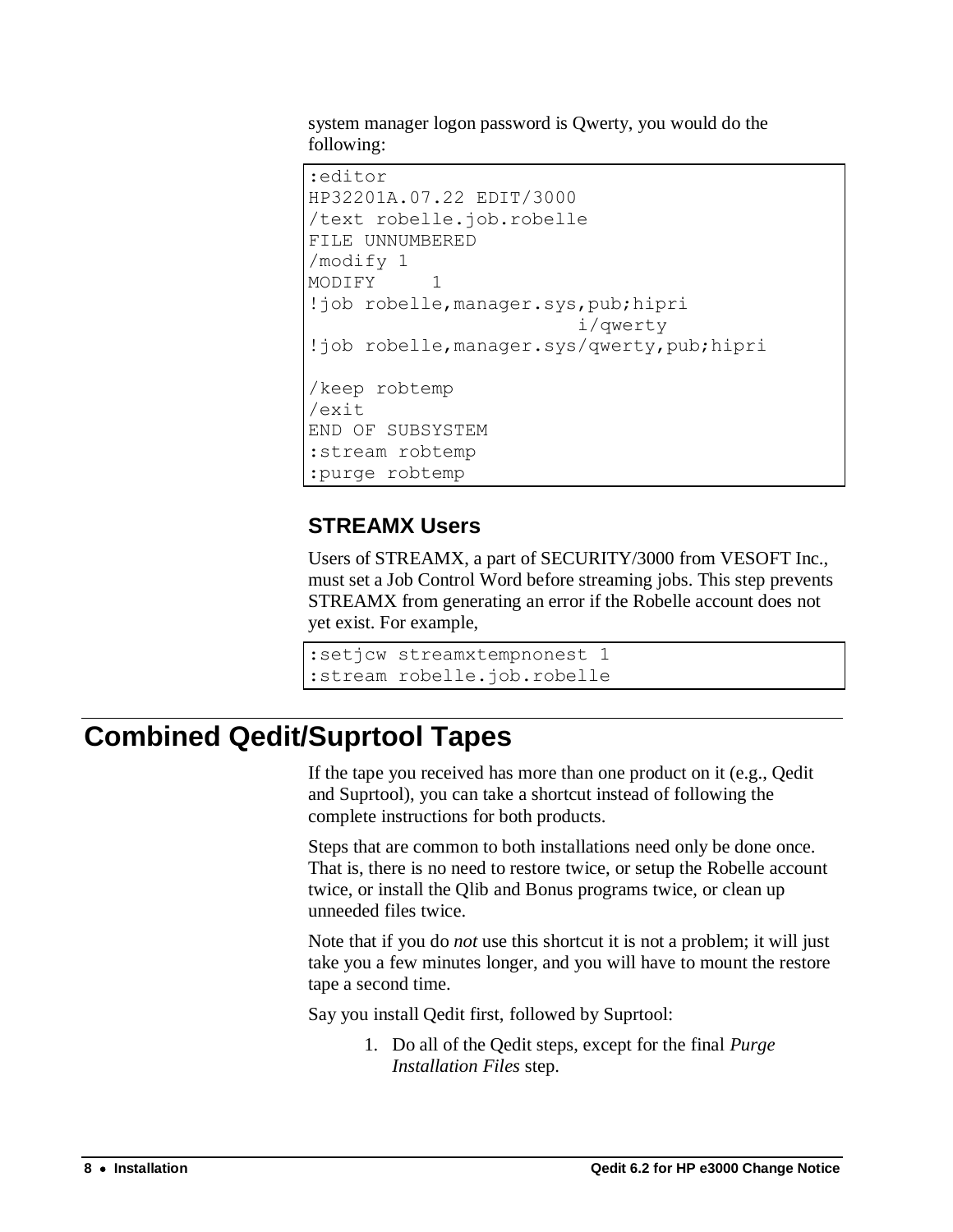2. Then do the Suprtool installation starting with the *:stream Install.Suprjob* step. Skip the initial *Restore* and *Robelle Accoount* steps, and skip the *Qlib/Bonus* step. Do the final *Purge Installation Files* step.

### **Step 1: Install Qedit**

This step requires three separate procedures: restoring all Robelle files from tape to disc, building (or upgrading) the Robelle account with the job stream that we provide, and streaming the installation job stream. All these procedures can easily be accomplished if you log on as Manager.Sys.

#### **Restore All Robelle Files**

First, you have to restore all the files from tape.

| :hello manager.sys                           | {loq on |
|----------------------------------------------|---------|
| as system manager}                           |         |
| :file rtape;dev=tape                         | {mount  |
| Robelle tape}                                |         |
| :restore *rtape; @.@.robelle; create {=reply |         |
| on the console}                              |         |

Check the :Restore listing for files that were busy and could not be restored. There are a number of reasons why a file could have been busy: someone may have been using it or backing it up, it may have been held as a suspended son process (menu system), or it may have been allocated. If files were busy, chase away any users, deallocate any busy programs, then try the :Restore command again.

#### **Create/Update Robelle Account**

You *must* build (or upgrade) the Robelle account with the job stream that we provide. This job removes the passwords from the Robelle account and from the user Mgr.Robelle. You need to know the existing passwords so that you can put them back after the installation.

|                | :listacct robelle; pass     | {look for |  |
|----------------|-----------------------------|-----------|--|
| $ PASSWORD:$ } |                             |           |  |
|                | :listuser mgr.robelle; pass | {look for |  |
| PASSWORD: }    |                             |           |  |

Once you have written down the passwords, stay logged on as Manager.Sys and stream the job that builds and updates the Robelle account.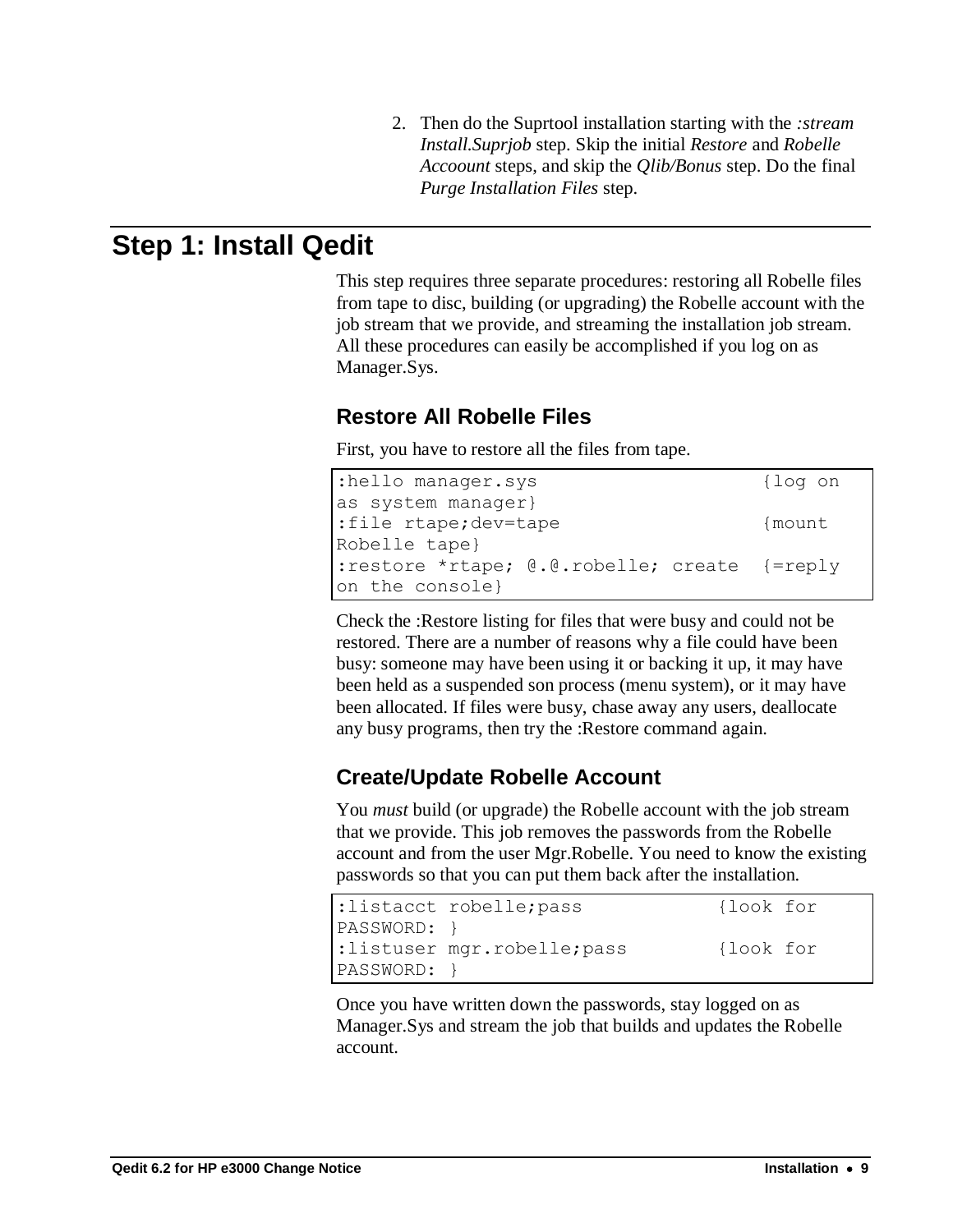:stream robelle.job.robelle

This job stream will send you a message when it is finished.

Stay logged on as Manager.Sys and put a password on the Robelle account. If you are upgrading your Robelle account, use the old password.

```
:altacct robelle;pass=hardpass {hard to guess}
```
Please note that during installation, we add OP capability to the Robelle account. Once Qedit has been installed, you can remove OP capability.

#### **File Names**

The following Qedit program files are restored to the Pub group of the Robelle account:

| Program          | <b>Purpose</b>        |
|------------------|-----------------------|
| qeditnm          | NM Qedit program      |
| qeditcm, qeditpm | CM Qedit programs     |
| qcompxl          | NM compiler interface |
| qedify, qcompusl | CM compiler interface |
| qloadxl          | NM Qedit options      |
| ederrnm, ederrcm | :Editerror support    |
| qmap             | reformat MPEV PMAP    |

#### **Install Program Files**

Our installation job puts the proper Qedit files into the Pub group of the Robelle account. To make sure no one uses these programs during the installation, send a warning. Then stream the job:

```
:hello mgr.robelle
:warn @;please exit from Qedit NOW!
:stream install.qeditjob {supply 
passwords}
```
Check the installation job \$stdlist. If anyone was using Qedit or attempting to back it up during the installation, the job will fail. If the job failed, chase away any users, ensure that a backup is not in progress, then stream the installation job again.

The installation job renames your current versions of Qedit to the PubOld group of the Robelle account. If you need to move these versions back into production, use the Previous.Qeditjob job stream.

Once you have installed Qedit, users can now access it by entering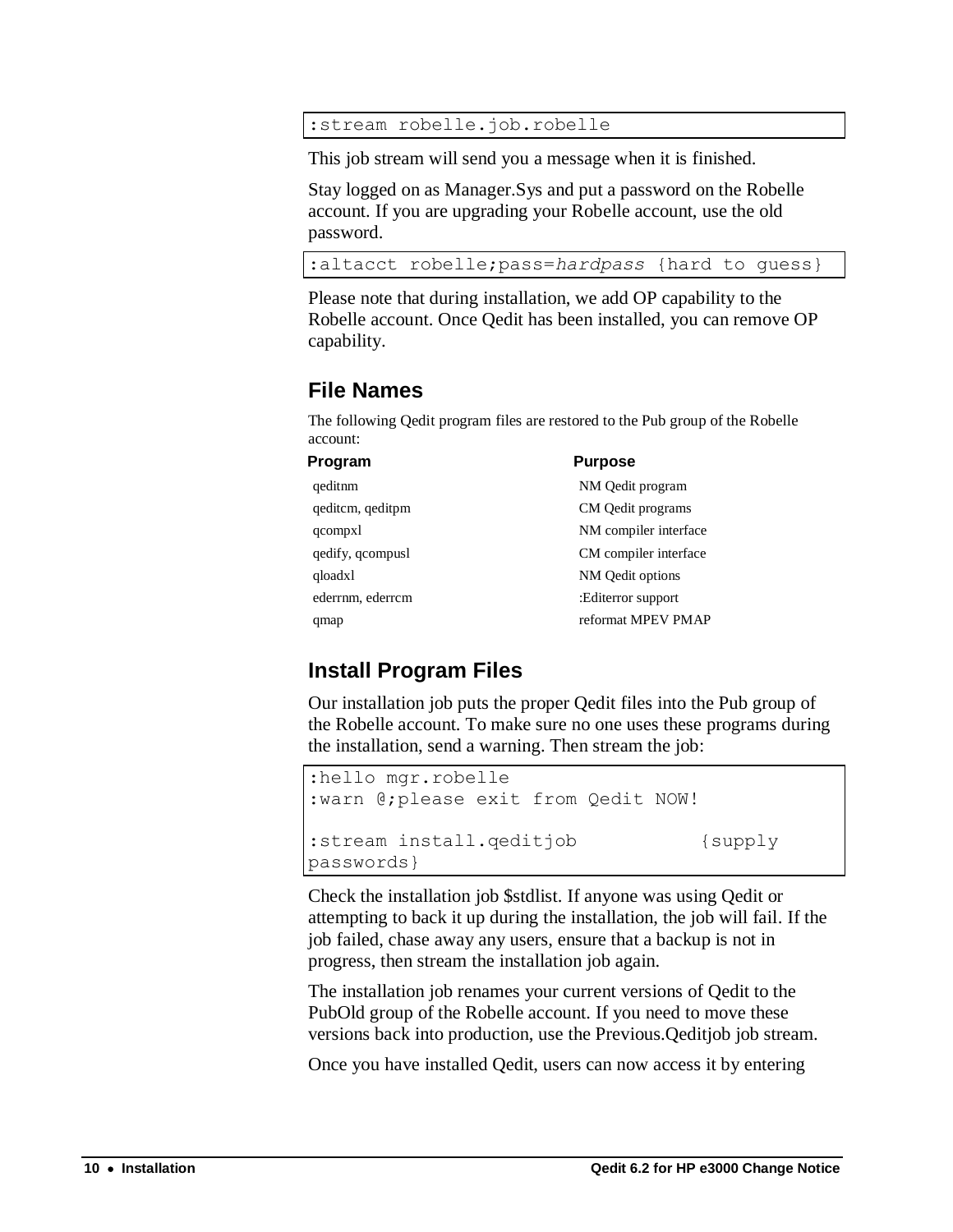## **Step 2: Install QLIB and Bonus Programs**

Qedit comes with an array of contributed software in the QLIB library (in the QLIB groups of the Robelle account). QLIB programs may be used on any CPU and may be given away freely. Your Robelle license may also entitle you to receive our Bonus programs: Compare/iX, HowMessy, Select, Spell, and Xpedit. These programs reside in the Pub group of the Robelle account. Bonus programs can be used only on authorized machines, and you may not distribute them to anyone.

If you received Bonus programs with this version of Qedit, use the job stream called Bonus.Job.Robelle to install both the QLIB and Bonus programs. If you did not receive Bonus programs, use the job stream Qlib.Job.Robelle to install the QLIB programs.

```
:hello mgr.robelle
:stream bonus.job.robelle {or
Qlib.Job.Robelle}
```
If you skip this step, you may end up running old versions of these programs.

#### **Building the Spell Dictionary**

Before you can use the Spell Bonus program or the Words command in Qedit, you have to build the main dictionary for Spell with an additional installation job. This job stream can take 30 to 60 minutes; you do not have to wait for it to finish before going to the next step.

By default, the Spell program uses American spellings. To use British spellings, set the SpellAmerican JCW to False in the installation job.

| : run qedit.pub.robelle                     | for use  |
|---------------------------------------------|----------|
| :Editor}                                    |          |
| /text dictmain.spjob                        |          |
| /modify "setjcw SpellAmerican" {for British |          |
| spelling,                                   |          |
| /keep robtemp                               | { change |
| True to False}                              |          |
| $/$ exit                                    |          |
| :stream robtemp                             |          |
| :purge robtemp                              |          |

For more information, see the *Spell User Manual*.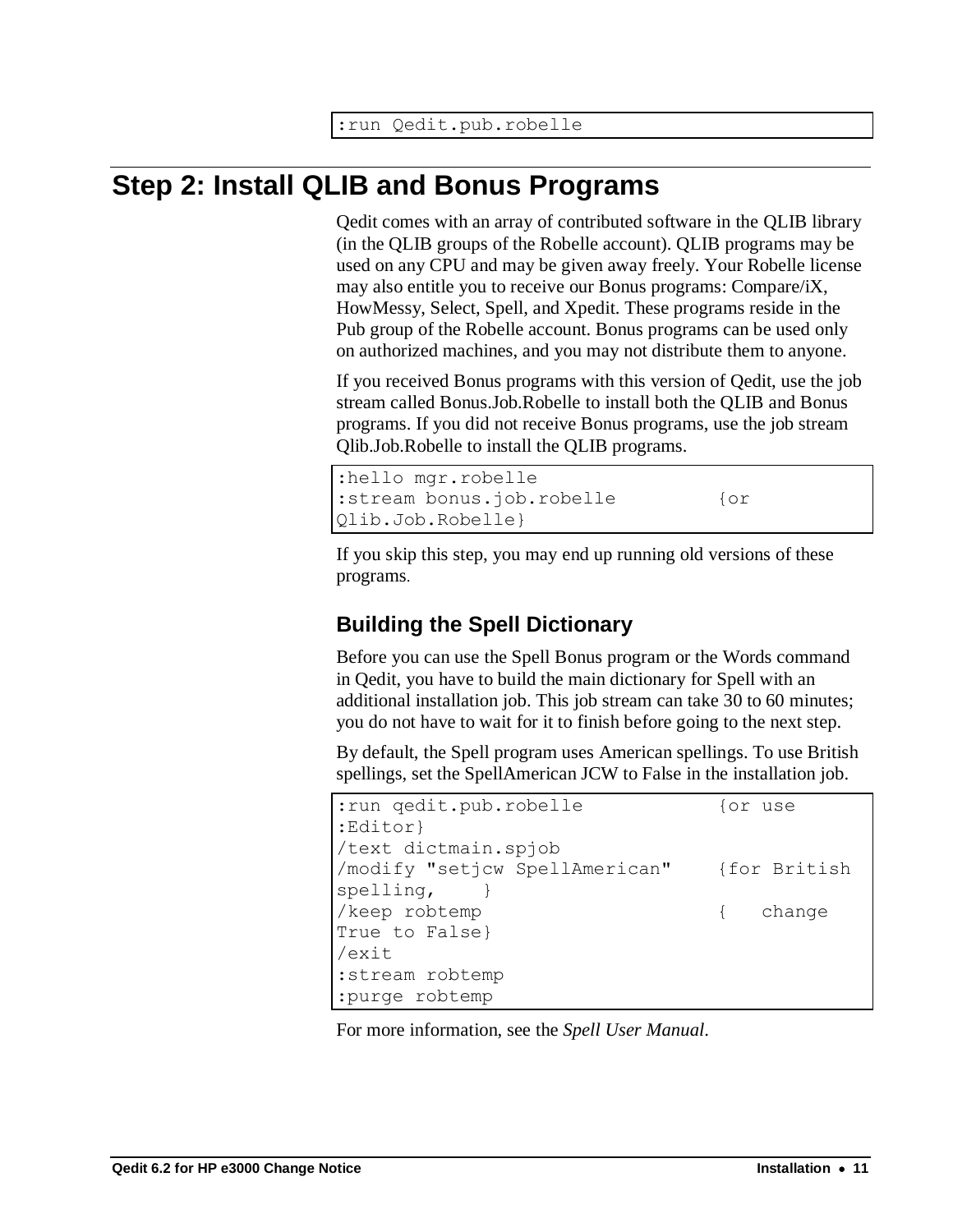## **Step 3: Install NM Compiler Interface (only XL)**

If you don't need to compile source files that are saved as permanent Qedit workfiles (file code=111), then this step is optional. It is also optional if you have not installed a new version of MPE since your previous Qedit installation.

If you use any NM compilers on MPE/iX, you will want to install the new NM compiler interface. If you still use the CM compilers as well, you will also want to install that compiler interface (described in step 4 below).

#### **Installing the Interface**

Assuming that you have restored the Robelle files on your system and that you have not done this step before, stream Savecmdf.Qeditjob to make backup copies of the existing HP command files in the Stdcmd.Sys group. You need to know the Manager.Sys password.

```
:stream savecmdf.qeditjob.robelle {wait for it 
to finish}
:listf @.stdcmd.sys
```
Then stream Qcompxl.Qeditjob to make three (3) changes to the Pub.Sys compiler command files:

:stream qcompxl.qeditjob.robelle

This job makes the following changes to the compiler command files:

- 1. Change the run of the compiler program to ;xl ="qcompxl.pubnew.robelle, qcompxl.pub.robelle".
- 2. Add ";shr" to the File commands for the text and master files.
- 3. Change "setjcw jcw=fatal" to an invalid command so that errors in either Qedit or MPE/iX will abort the command file.

#### **Compiling Instructions**

Now you should be able to compile a Qedit file or a Keep file, either within Qedit or at the MPE/iX prompt, simply by invoking the normal command file.

```
:pasxl source {from MPE}
:run qedit.pub.robelle
/pasxl source {from Qedit}
```
Within Qedit, you can specify an asterisk (\*) for the current workfile.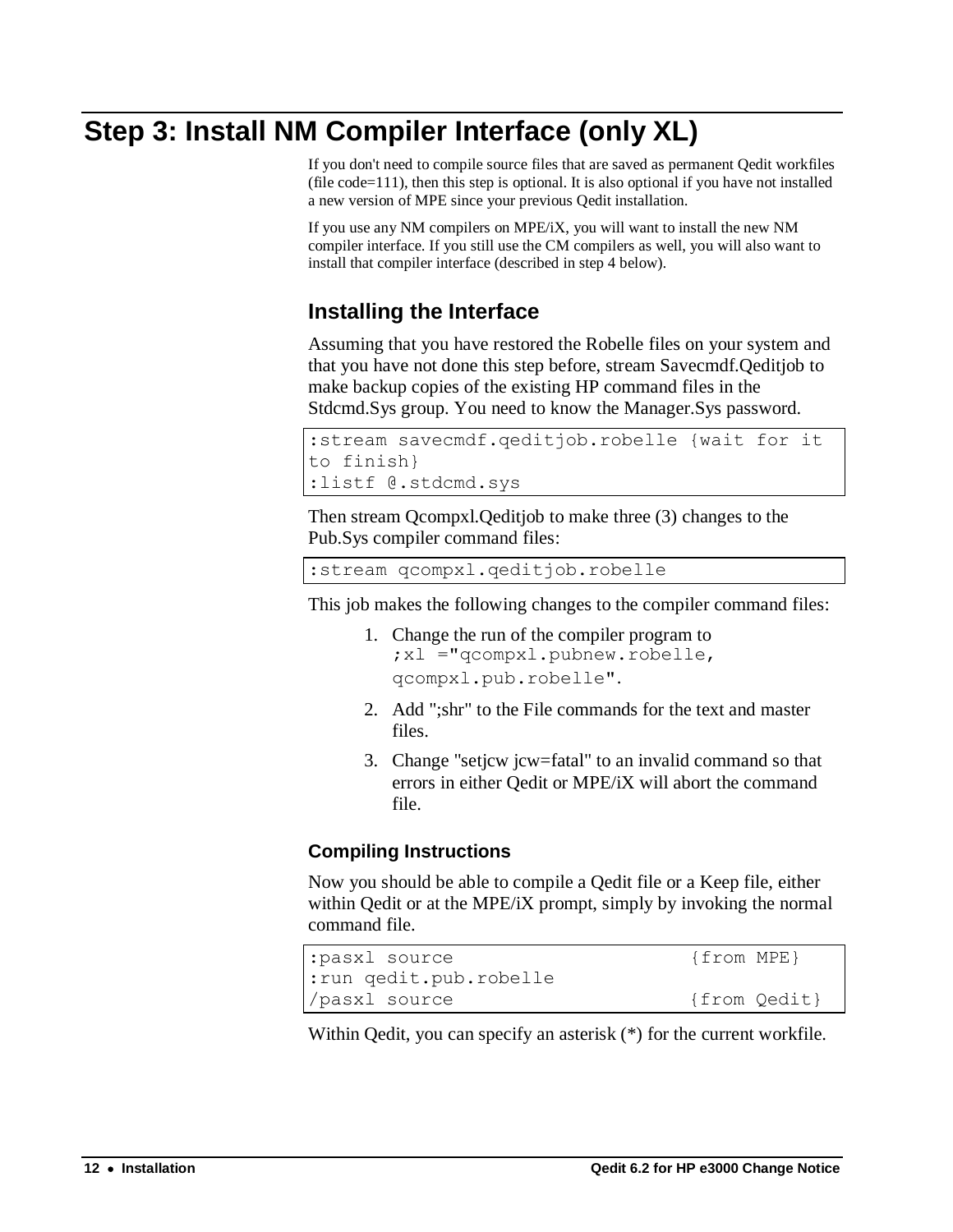```
:run qedit.pub.robelle
/text source
/pasxl *
/exit
:pasxl qeditscr
```
## **Step 4: Install CM Compiler Interface (optional)**

If you don't need to compile source files that are saved as permanent Qedit workfiles (file code=111), then this step is optional.

When installing Qedit on MPE/iX, you might have to install the NM compiler interface (described earlier) and the CM compiler interface (described here). For MPEV, however, you only have to worry about the original CM compilers.

After restoring the files from tape, you have to choose an installation method: integral or isolated.

#### **Choosing a CM Installation Method**

There are two methods of fixing the compilers on your system: *integral* into Pub.Sys or *isolated* in the Robelle account. The isolated method is best for new or trial-period users because it is faster to install and easier to remove later. You can start with the isolated method and easily convert to the integral method later.

To determine if you currently use the isolated or integral method, run Qedit and enter

/verify whichcomp

If the displayed line ends with "IN ROBELLE," you are using the isolated method. If it ends in "IN SYS," you are using the integral method.

#### *Integral Method.*

The compilers in Pub.Sys are "fixed" directly, and a segment is added to the system SL. The standard :Cobol and :Pascal commands of MPE then compile Qedit workfiles. :Sysdump is used to make a new cold load tape for the next time you need to boot the system.

#### *Isolated Method.*

The MPE compilers are copied into the Q.Robelle group and the original compilers are left in the Pub.Sys group. No code is added to the system SL. Qedit workfiles can be compiled only within Qedit because the "Qedit" compilers are not in Pub.Sys.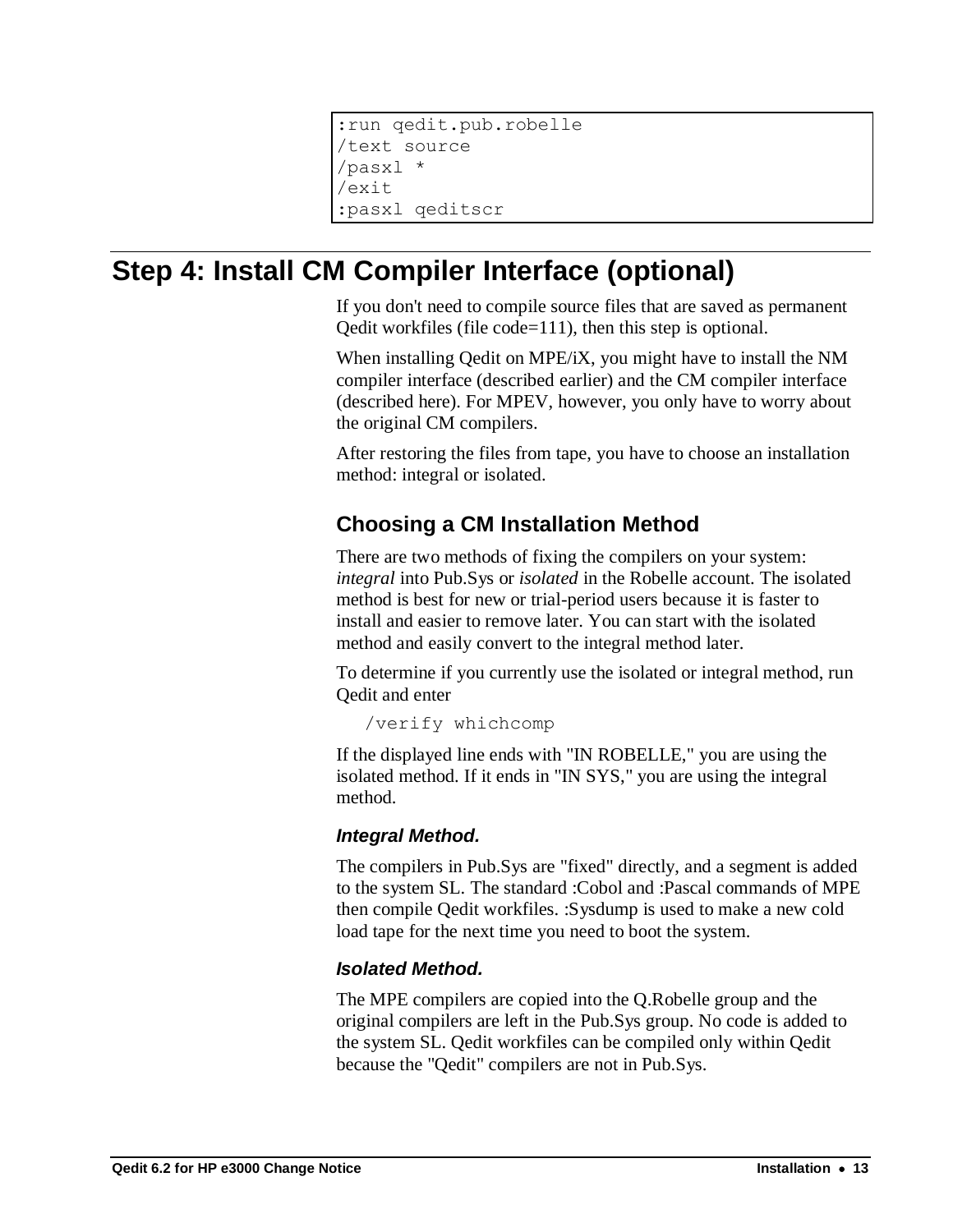#### **Integrating CM Compiler Changes**

The job stream Qeditj1.Qeditjob.Robelle makes *integral* compiler fixes. Use it either to update the fixes to a new version or to re-install the fixes after an MPE update from HP. Before you start, you should :Store @.Pub.Sys and save it on tape because this job modifies the compiler program files in Pub.Sys. You will need another small tape for a new cold load tape.

Ensure that no one compiles during the installation. Stop all jobs and send an operator warning. Log on as Manager.Sys, modify the first line of the Qeditj1 job to include the passwords, then :Stream the job.

:stream qeditj1.qeditjob.robelle

This job runs Qedify.Pub.Robelle, which updates the compilers in Pub.Sys and installs nonprivileged hooks into them so that the compilers can access Qedit workfiles.

The job adds a code segment from Qcompusl.Pub.Robelle into Sl.Pub.Sys and then requests a tape mount for a new cold load tape.

Mount a write-enabled tape and :Reply. Save this tape and use it for future cold loads. The CM compiler interface is now installed. Compiling done inside or outside Qedit will work on either Qedit workfiles or on regular Keep files.

#### **Isolating CM Compiler Changes**

The job stream Qeditj1a.Qeditjob.Robelle fixes the compilers, but it isolates the changes in the Q.Robelle group. Ensure that no one compiles during the installation. Stop all jobs and send an operator warning. Modify the first line of Qeditj1a to include the Robelle password, then stream the job.

```
:stream qeditj1a.qeditjob.robelle
```
The job uses Qedify.Pub.Robelle to copy the compilers from Pub.Sys to the Q.Robelle group, then it "fixes" them so that they can read Qedit files. The original compilers in the Pub.Sys group are not modified. Once this step is finished, you can use the CM compilers on Qedit files from within Qedit, but not at the MPE prompt.

## **Step 5: Purge Installation Files (optional)**

The easiest way to clean up after an installation is to stream the Cleanup.Purgejob.Robelle job. This job saves you disc space by purging the installation files. It does not purge the files that are necessary to run the software.

```
:stream cleanup.purgejob.robelle
```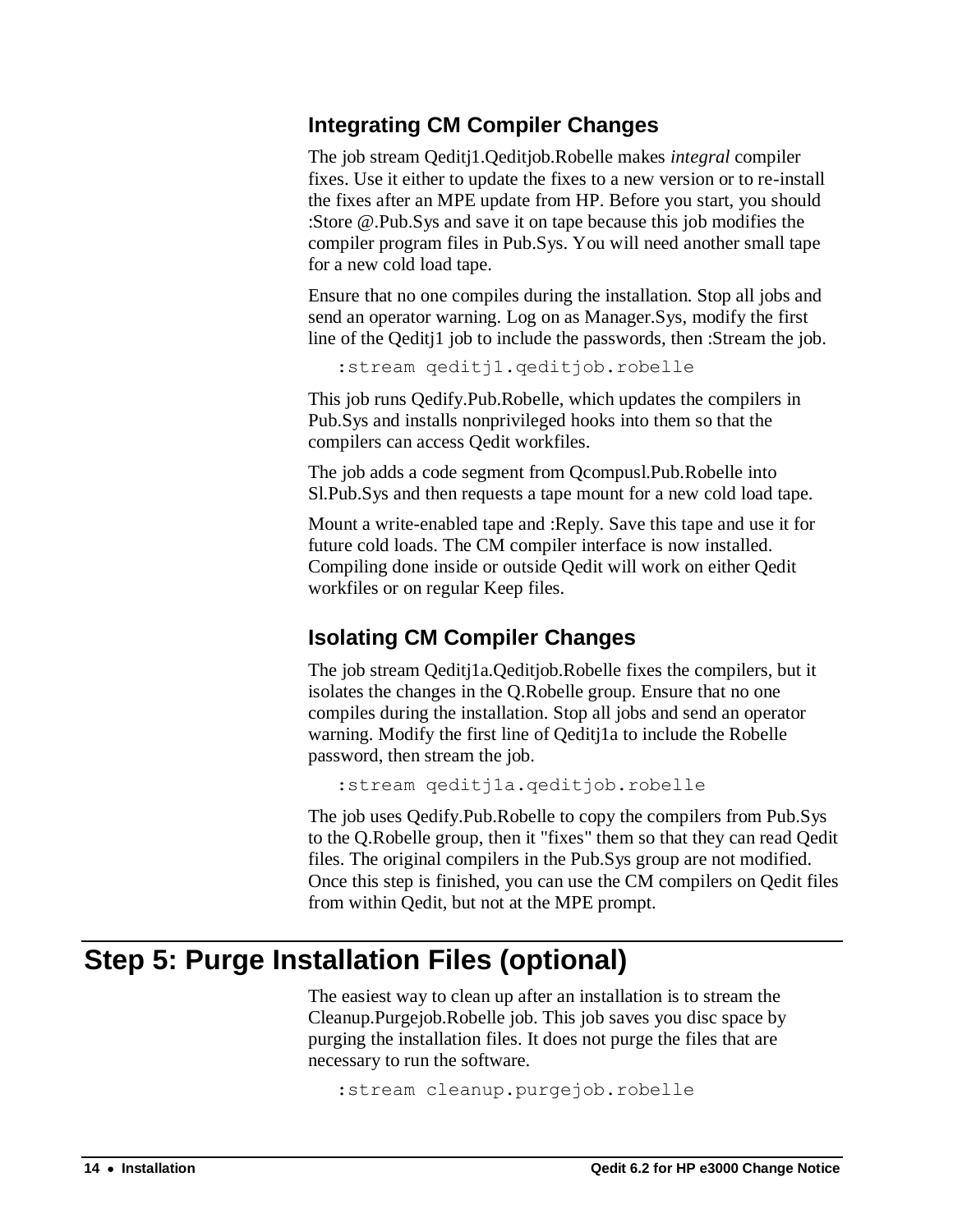## **Enhancements Since Version 5.6**

## **Introduction**

With every release we provide Qedit users with new features. Major enhancements since the last major release include:

> A rangelist can now have an **AND** keyword with up to 10 search strings. All strings must be found on a single line for the line to be selected. Each string can have its own search window. [5.6.10]

The following sections describe the new enhancements to Qedit since the last major release. The number in brackets at the end of each section indicates the version in which the feature was first introduced.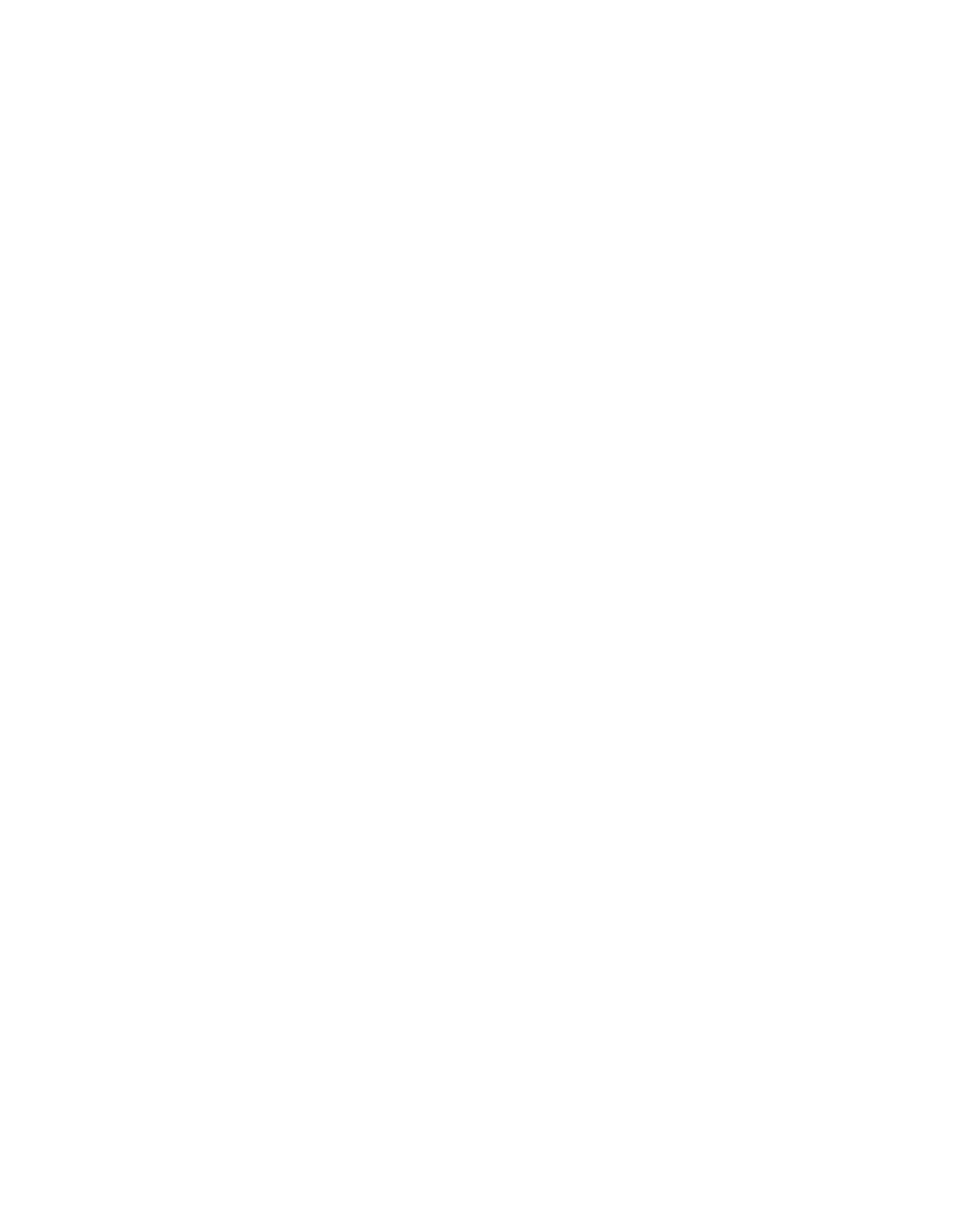## **Qedit for Windows**

## **Introduction**

Qedit for Windows lets you edit local MPE/iX and HP-UX files from a single MS Windows program. It consists of a Windows editing client and either an MPE/iX or HP-UX editing server that work together to edit your host files. To take advantage of Qedit for Windows, you need both parts: the client and the server.

Qedit for Windows uses the popular TCP/IP protocol for communicating between the client and the server (this is the same protocol that you use to access the Web). Configuring the Qedit server software requires creating the correct TCP/IP environment for Qedit for Windows.

### **Server Process**

By default, the Qedit server uses the MPE/iX Remote Process Management (RPM) service to start each server session. With RPM, the client sends a program name and an Info= string along with logon information to the RPM listening process. The RPM listening process then validates the user logon and starts the specified program with the Info= string. The server process is seen as an MPE/iX session, but the process is not included in your user limit. The Qedit server software is not available for MPEV.

#### **Logon Sequence**

When you use an MPE/iX connection to open a file in Qedit for Windows, this is what happens:

- 1. A new host session is started, and the user name and passwords are validated (this includes additional logon processing by products such as SECURITY/3000).
- 2. The Qedit client asks RPM on the host to run the Ci.Pub.Sys program with an Info string. For example,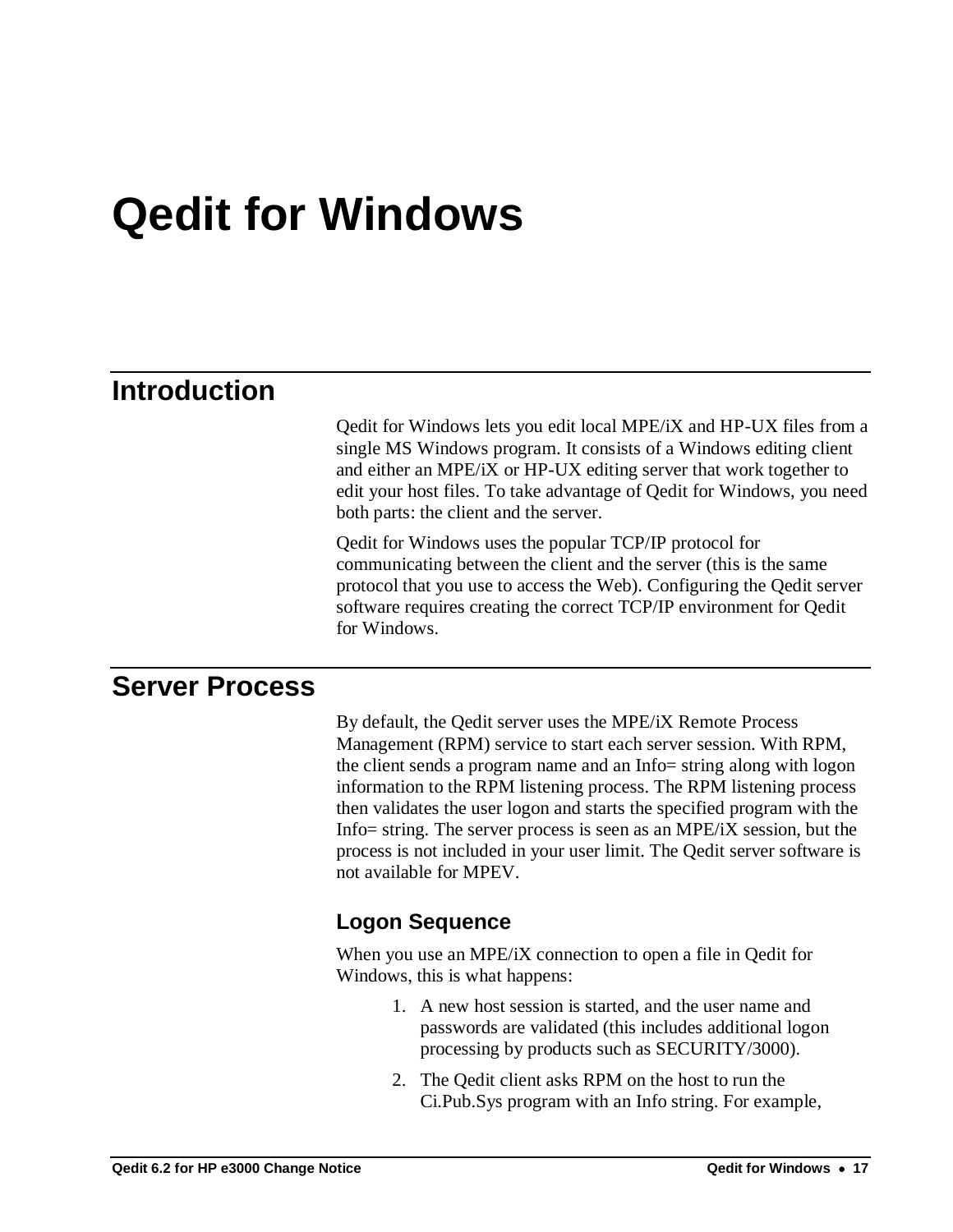qedit.pub.robelle "-d<ip-address>"

The "<ip-address>" is the IP address of the Qedit client.

- 3. The Qedit process starts, and it verifies that you are authorized to use Qedit in server mode.
- 4. Any system-wide Qeditmgr files are always processed. Processing of account and group Qeditmgr files is optional and must be enabled in the client.
- 5. The requested file is opened.
- 6. A response is sent to the client.

It is important to note that logon UDCs are not executed as part of this process. Any environment variables or file equations that are set up as part of a logon UDC will not be applied in the Qedit server process.

#### **Firewall Protocol and the Server**

The default protocol is usually sufficient at most sites. However, some customers use firewall devices to further restrict access to their HP e3000. The default protocol might not work at some of these sites. For this reason, the server offers a Firewall protocol.

In order to use this protocol, a Qedit listener has to be running at all times. You should add this job to your system startup procedure:

:stream qserver.qeditjob.robelle

If the job is not running, all new connection requests are rejected. Currently, the only way to stop the job is to abort it.

With this setup, the server runs as a listener similar to a UNIX daemon. It waits for incoming connection requests on a specific port number. Like the HP-UX server, the default port number is 7395. If you want to use a different port, you have to modify the Qserver job stream.

Upon receiving a request, the listener passes the information down to RPM, which then takes over.

#### **QEDSERVMODE JCW**

The Qedit server process always executes the commands in the system-wide Qeditmgr files (e.g., Qeditmgr.Pub.Sys). Processing of the account and group Qeditmgr files can be enabled in the client. To indicate that you are using the Qedit server in either the server or the nonserver mode, which are not exactly the same, we provide a JCW called QEDSERVMODE. QEDSERVMODE is set to zero (0) if you are in nonserver mode, and nonzero if you are in server mode. If you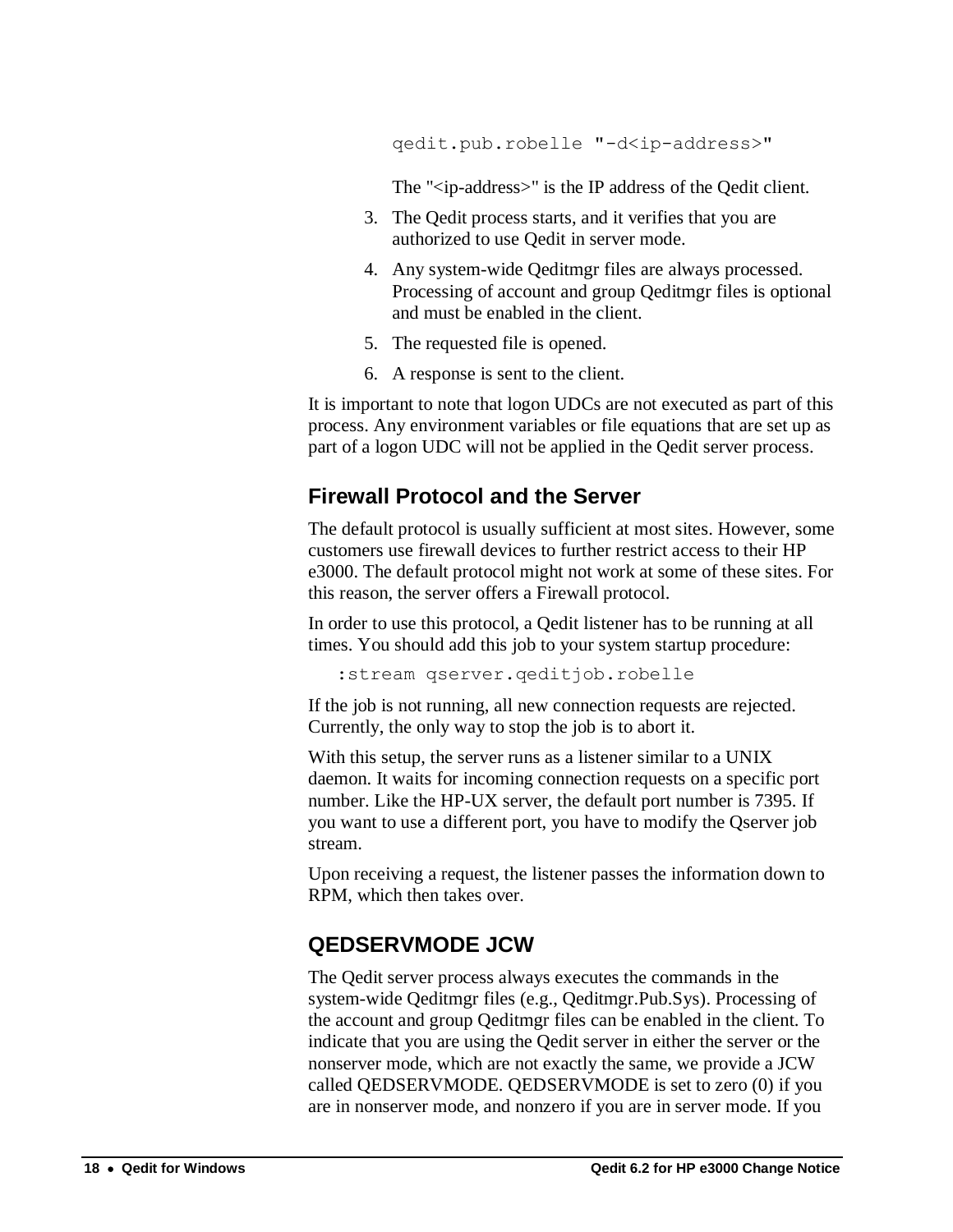are using the Qedit server, you should modify your Qeditmgr file so that few, if any, commands are executed in server mode. For example,

```
if Qedservmode = 0 then
    set extprog mpex.pub.vesoft
endif
```